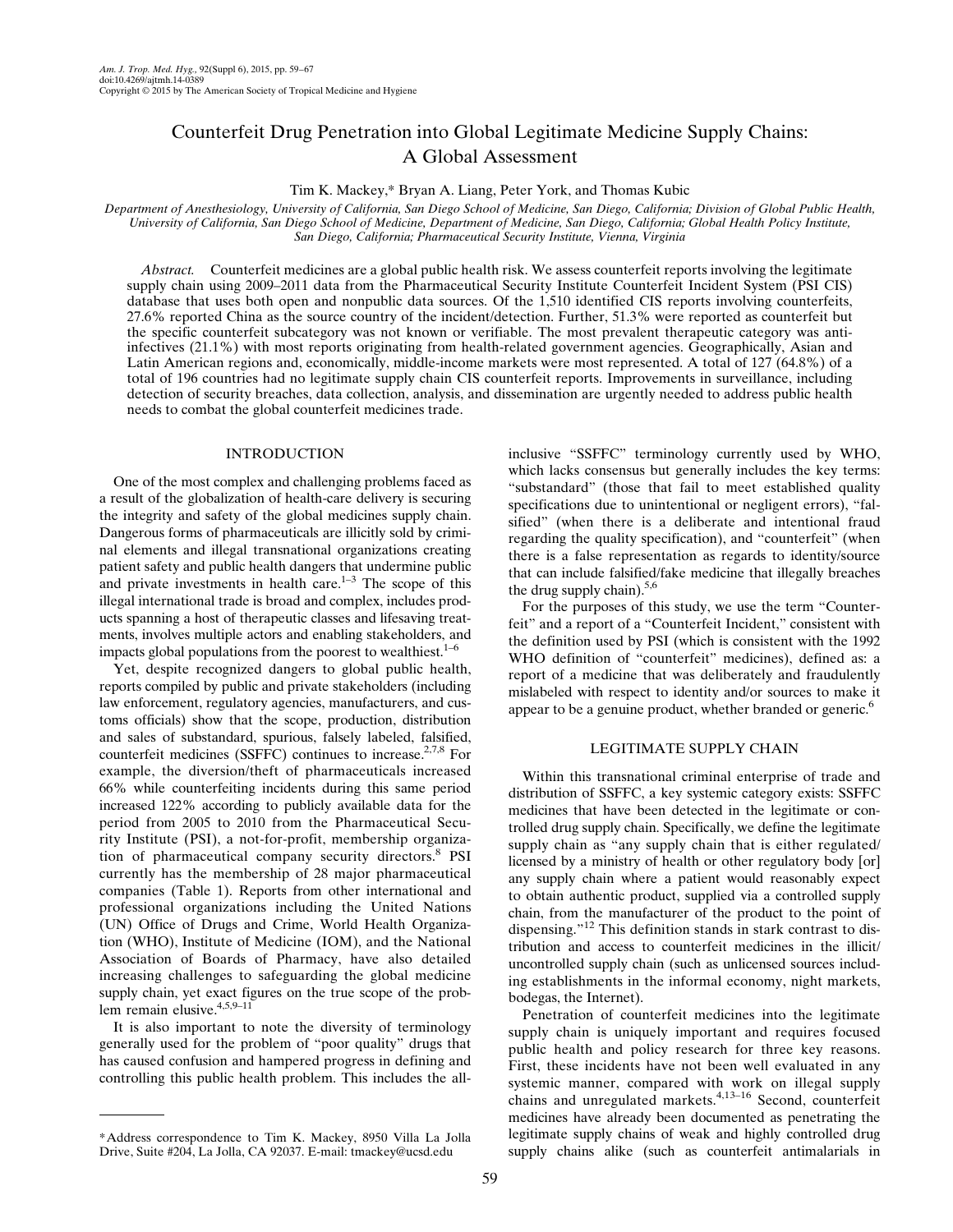TABLE 1 List of PSI pharmaceutical company members

| <b>Abbott Laboratories</b> |
|----------------------------|
| AbbVie                     |
| Amgen                      |
| Astellas Pharma            |
| Astrazeneca PLC            |
| Biogen Idec                |
| Boehringer Ingelheim       |
| Bristol-Myers Squibb       |
| Celgene                    |
| Eisai Co.                  |
| Eli Lilly and Co.          |
| <b>Forest Laboratories</b> |
| Genentech                  |
| Gilead Sciences            |
| GlaxoSmithKline PLC        |
| Hoffmann-La Roche Ltd.     |
| Johnson and Johnson        |
| H. Lundbeck A/S            |
| Merck and Co., Inc.        |
| Merck KGaA                 |
| Novartis International AG  |
| Novo Nordisk               |
| Otsuka Pharmaceutical      |
| Pfizer, Inc.               |
| Purdue Pharma LLC          |
| Sanofi-Aventis             |
| Laboratories Servier       |
| Takeda Pharmaceutical Co.  |

PSI = Pharmaceutical Security Institute.

community pharmacies and counterfeit anticancer drugs being detected in the U.S. legitimate supply chain), indicating the need for further research to address existing vulnerabilities and supply chain complexities that are contributing factors for counterfeit penetration.<sup>15–18</sup> Finally, this assessment supports the policy work of governments in providing fact-based recommendations to key opinion leaders and policymakers in making necessary changes to surveillance, security, and improvements to pharmaceutical governance of domestic, regional, and international drug supply chains to prevent future Counterfeit Incidents.

Hence, we were interested in reviewing data describing penetrations of counterfeit medicines in the legitimate supply chain. To accomplish this objective, we reviewed data made available to us and collated from multiple data sources by PSI composed of reports of Counterfeit Incidents detected in the legitimate supply chain over a 3-year period. This analysis, the first of its kind as of our knowledge, can provide insights into future development of counterfeit medicines surveillance and data collection efforts, as well as inform international policy efforts to promote medicine supply chain security.

## MATERIALS AND METHODS

Our general approach was to review information collected in the proprietary PSI Counterfeit Incident System (CIS) database limited to instances of legitimate supply chain penetration for the reporting period of 2009–2011,† employing a cross-sectional methodology. We focused on descriptive data analysis and assessment, since CIS data is not normalized and relies on nonrandom reporting from multiple data sources that may not always be standardized at the time of reporting. This may include oversampling due to under or over reporting of Counterfeit Incidents from different international jurisdictions and varying information sources, making analysis difficult. Hence, our goal was to evaluate the CIS database for reported Counterfeit Incidents in the legitimate supply chain as a potential means to identify macro counterfeit drug characteristics and to inform future development of Counterfeit Incident surveillance, reporting, and data analysis and use.

We reviewed data from the CIS database at the PSI Vienna, VA, headquarters limited to Counterfeit Incidents reported in the legitimate drug supply chain. Data were also redacted by PSI to blind any information on specific medicine formulation (i.e., brand or manufacturer). We then used this parsed data to assess Counterfeit Incidents by therapeutic class, route of administration, and reporting source. Finally, we also assessed the economic and governance characteristics related to countries reporting at least one Counterfeit Incidents in the CIS, including factors: country income (source: World Bank), geographic region (source: UN and WHO), and perception of corruption (source: Transparency International [TI]).

Specifically, we used the CIS because it is the only dynamic, functional global database that secures and collates information on Counterfeit Incidents, illegal pharmaceutical diversion, and theft worldwide. It is also arguably the most inclusive, being the only database globally receiving and analyzing reports from open, publicly available sources, closed PSI member company reports, national regulatory and public health agencies, as well as public–private partnerships, and validates these reports using law enforcement–based analytic techniques (including verification of open- and closed-sourced reports using multilingual analysts). However, it should be noted that data from CIS is proprietary to its members and not made available to the public other than in yearly aggregate trend reporting on PSI's website. Hence, though the specific data we received for analysis is not publicly available, aggregate CIS data has the potential to inform PSI members, drug regulators, national health systems, and law enforcement officials about the macro-level trends and dangers of counterfeit medicines. In addition, CIS information collated in PSI's annual situation report available to PSI members and certain stakeholders also provide important information on how to address future security breaches and the identification of criminals involved in the trade.

We first assessed reports of Counterfeit Incidents based on the definition of "counterfeit" used by PSI and as previously mentioned. This definition includes medicines where there is no active pharmaceutical ingredient (API), undeclared or unapproved API in a medicine, or insufficient API, all issues that pose clear patient safety risks. The type of Counterfeit Incident is further divided into seven distinct CIS Counterfeit Incident subcategories including: undeclared API (i.e., product where API was present but undeclared); counterfeit API (CF API, i.e., product where an unapproved API was present); counterfeit product only (CF product only, i.e., actual pharmaceutical product [e.g., pill] was counterfeit but no assessment of packaging); mimicked product (i.e., unapproved product with trademark violation); counterfeit packaging only (CF packaging only, i.e., packaging was counterfeit but no

<sup>†</sup>Counterfeit Incident reports in CIS did not include normalized data on the level of supply chain penetration where counterfeit medicines were detected. However, we note based on the limited data available that detection often occurred with pharmacies, distributors/wholesalers, hospitals, and warehouses.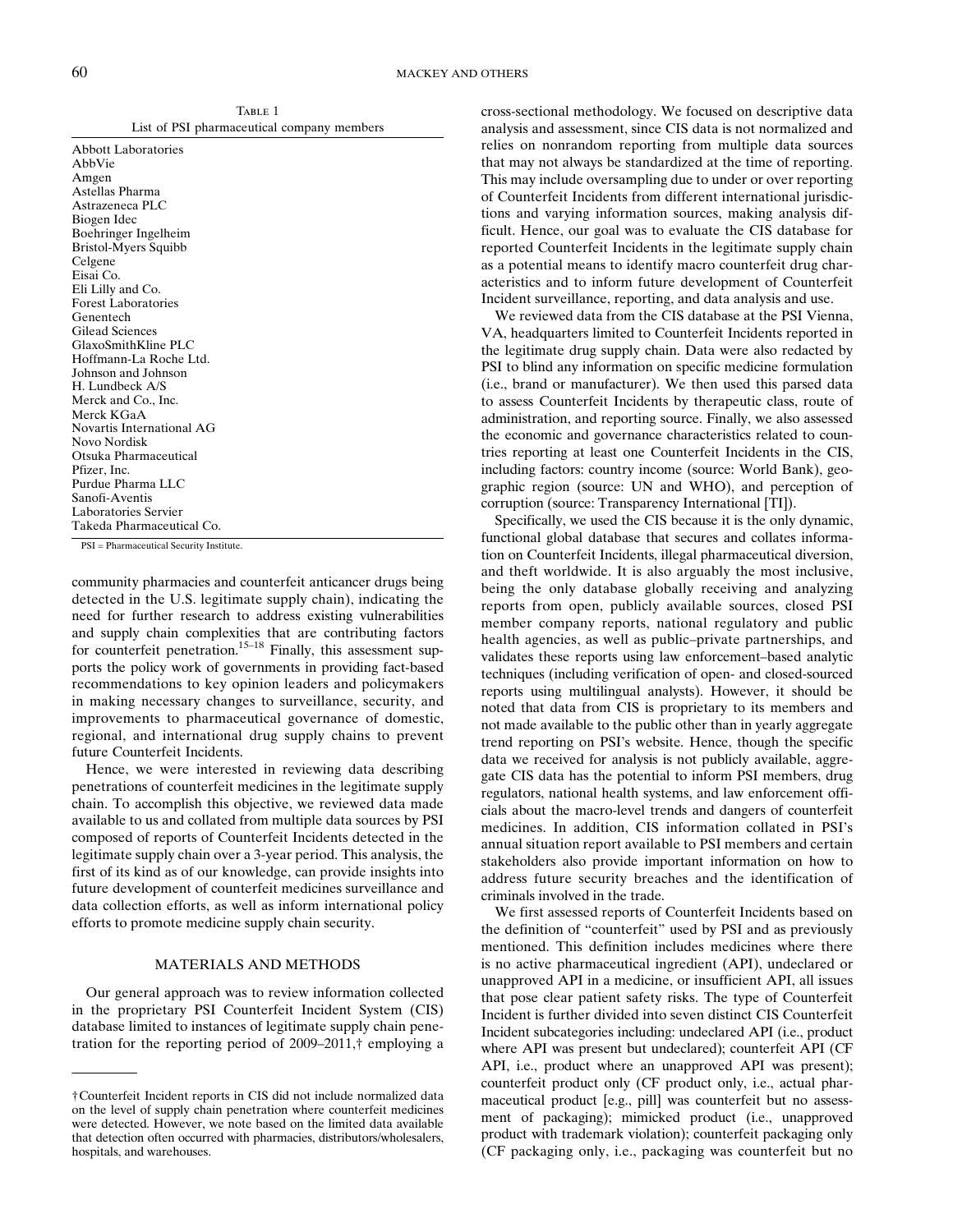assessment of actual pharmaceutical product); counterfeit product and packaging (CF product and packaging); and counterfeit-unclassified (i.e., the product is reported as counterfeit but specific category not known or verifiable).

A single Counterfeit Incident can involve multiple drugs, multiple drugs in the same therapeutic category, as well as multiple drugs within the same therapeutic category but in different formulations. Unfortunately, reporting of counterfeit drug quantities is not currently a normalized or a required field in CIS. In addition, it is often difficult for drug regulators and law enforcement officials to accurately ascertain the quantities of "counterfeit" medicines without separate validation (such as the use of mass spectrometry or liquid chromatography) that may not be pursued. We note however, that based on the limited data on estimated quantities contained in CIS, quantities generally average in the range of the hundreds to thousands, with the exception of large counterfeit drug seizures.

We assessed the therapeutic class of drugs reported in Counterfeit Incidents in two ways. First, we used PSI's 16 therapeutic class divisions (alimentary, anti-infectives, blood agents, cardiovascular, central nervous system, cytostatics, dermatological, genitourinary, hormones, hospital solutions, metabolism, musculoskeletal, not available [NA], respiratory, other parasitology, and sensory organs) and then reported descriptive frequencies for each.‡ Second, we performed cross tabulation analysis to observe any associations between therapeutic class and counterfeit categories.<sup>19</sup> We also assessed the route of administration (oral pill, injectable, inhalable, topical, eye drops) of drugs reported in Counterfeit Incidents.

With regard to reporting sources, we used the CIS six specific categories of information sources. Broadly these include both external (non-PSI members) and internal (PSI pharmaceutical manufacturer member or partner) information sources. These specific categories are External Healthcare Agency (a generic term for health-related government agencies such as drug regulatory agencies, ministries of health); External-Other (undefined nonmember reports generally from open sources such as the media); External Industry Source (non-PSI member pharmaceutical manufacturer/distributor); External Law Enforcement; Retailer (external point-of-sale source such as a community pharmacy, etc.); and Internal (i.e., PSI member).

For economic and geographic analysis, we used three sets of data for income level and geographic region. The first was the World Bank data by country income.<sup>20</sup> This is an incomebased categorization of countries including low income, lower middle income, higher middle income, and high income. The second was the geographically oriented UN-based system of country classifications by region and subregion: Africa, Americas, Asia, Europe, and Oceania and 21 potential subregions.21 The third was geographically oriented categorization based on the six WHO regional offices.

Finally, we assessed countries identified in the CIS with at least one report of a Counterfeit Incident in the legitimate supply chain for relative perception of corruption using the 2012 TI Corruption Perceptions Index (CPI). We used TI CPI scores as they provide a simple and easy to use composite index (comprises a combination of polls from a variety of experts and institutions) specifically measuring the perception of public sector corruption within a given country/territory. TI is a not-for-profit, nongovernmental watchdog–based organization in Germany and represented by a Board of Directors from 12 different countries. Any country that had at least one incident report was included in this analysis. Scoring is from 0 to 100, where 0 is defined as highly corrupt, 100 as completely accountable/transparent. TI CPI Index rank is the country's rank from highly corrupt countries (toward 1) versus "clean" countries (higher numbers). $^{22}$  It should be noted that other organizations such as the UN Development Program and the World Bank (e.g., Worldwide Governance Indicators Project) also provide indicators/measures that may also be beneficial for examining levels of public sector corruption.

#### RESULTS

Globally, there were 1,510 total reports of Counterfeit Incidents. Counterfeit Incident reports included 1,799 different counterfeit medicine detections ("Detected Counterfeit Medicines") penetrating the legitimate medicines supply chain for the 36-month period from 2009 to 2011 as reported in CIS. Specifically, a single Counterfeit Incident reported to CIS can involve the detection of a single counterfeit medicine product or multiple counterfeit medicine products in the same incident identifier and includes information regarding the product's therapeutic class. These CIS reports came from internal PSI members, open-source reports including PSI-validated information from drug regulators, and incidents identified through liaison and joint investigative efforts with international and national police agencies, as described above.

Detected counterfeit medicines. The most common type of counterfeit category reported in CIS for Detected Counterfeit Medicines was the counterfeit-unclassified category  $(51.3\%, N = 775)$ , followed by CF product and packaging  $(43\%, N = 649)$ . Of the remaining categories, most garnered much fewer reports: CF packaging only  $(3.3\%, N = 50)$ , CF product only  $(1.3\%, N = 19)$ , mimicked product  $(0.7\%,$  $N = 11$ , CF API (0.3%,  $N = 4$ ), undeclared API (0.1%,  $N = 2$ ).

Therapeutic categories for the Detected Counterfeit Medicines in Counterfeit Incident reports are summarized in Table 2. The primary therapeutic drug class was anti-infectives  $(21.1\%, N = 380)$  followed by genitourinary  $(14.5\%)$ , cardiovascular (11.6%), and central nervous system (11.0%), although every therapeutic category was represented. The high frequency of the anti-infective category in CIS reports is not surprising, given private and public sector observations that lifesaving products (i.e., medicines that treat or cure diseases that generally carry the threat of morbidity or mortality) including both branded and generic anti-infectives/antibiotics, such as antimalarial drugs, are frequently detected as counterfeit.<sup>4,14,15,23,24</sup>

Assessing the number of anti-infectives reported to the product category genitourinary (which includes erectile dysfunction [ED], e.g., "lifestyle" drugs defined as drugs used to improve the quality of life rather than for alleviating pain or curing disease<sup>25</sup>), anti-infectives have 1.46 times more

<sup>‡</sup>The 16 therapeutic categories listed are the standard categories reported and collected by the CIS and are explained in further detail in Table 1. However, there may be certain subcategories of the standard therapeutic classes that warrant further study including drugs that treat psychological conditions (included in "Central Nervous System" category) and antimalarials that have been widely detected as counterfeited (included in the "Anti-Infective" and also certain treatments in the "Parasitic" category).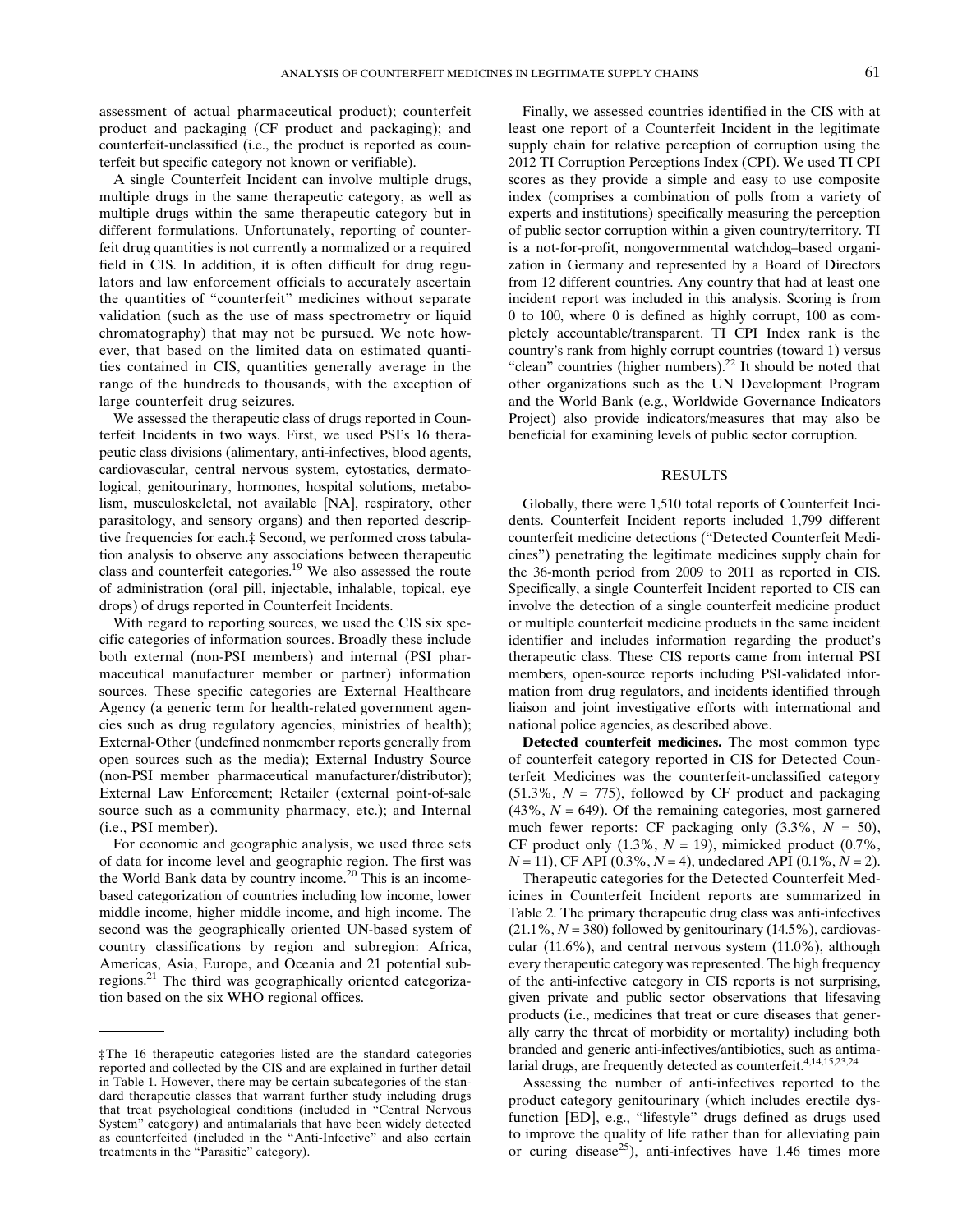TABLE 2 Legitimate supply chain counterfeit penetration by therapeutic category

| Therapeutic class      | Frequency      | Percent $(\% )$ | Cumulative<br>percent $(\% )$ |
|------------------------|----------------|-----------------|-------------------------------|
| Anti-infectives        | 380            | 21.1            | 21.1                          |
| Genitourinary          | 260            | 14.5            | 35.6                          |
| Cardiovascular         | 208            | 11.6            | 47.1                          |
| Central nervous system | 197            | 11.0            | 58.1                          |
| Alimentary             | 164            | 9.1             | 67.2                          |
| Musculoskeletal        | 146            | 8.1             | 75.3                          |
| Metabolism             | 138            | 7.7             | 83.0                          |
| Respiratory            | 68             | 3.8             | 86.8                          |
| Other (unclassified)   | 61             | 3.4             | 90.2                          |
| Cytostatics            | 58             | 3.2             | 93.4                          |
| Hormones               | 38             | 2.1             | 95.5                          |
| Dermatological         | 36             | 2.0             | 97.5                          |
| Blood agents           | 34             | 1.9             | 99.4                          |
| Sensory organs         | 5              | 0.3             | 99.7                          |
| Parasitology           | 3              | 0.2             | 99.8                          |
| Not reported           | $\overline{c}$ | 0.1             | 99.9                          |
| Hospital solutions     | 1              | 0.1             | 100.0                         |
| Total                  | 1.799          | 100.0           |                               |

According to the PSI CIS system, the term "counterfeit" refers to a report of a medicine that was deliberately and fraudulently produced and/or mislabeled with respect to identity and/or sources to make it appear to be a genuine product, whether branded or generic. Therapeutic class definitions used by PSI CIS: Anti-infectives = drugs used to treat dis-

eases caused by infectious agents including antimicrobial drugs, antivirals, antifungals, and antiproatozoans; Genitourinary = drugs used to treat diseases of the genitourinary or uro-genital system including reproductive organs and the urinary tract; Cardiovascular = drugs that treat cardiovascular diseases and conditions impacting the heart, circulatory system, or both; Central nervous system = drugs used to treat neurological diseases of Central Nervous System, including mental health drugs; Alimentary = drugs used to treat diseases affecting the gastrointestinal tract; Musculoskeletal = drugs used to treat diseases the musculoskeletal system including anti-inflammatory and certain antirheumatic drugs; Metabolism = drugs used to treat metabolic and endocrine disorders; Respiratory = drugs used to treat respiratory diseases and infections; Cytostatics = drugs used to treat carcinomas and other non-homeostatic proliferation of cells; Hormones = drugs used to treat diseases of hormonal imbalance, such as hormone replacement therapy; Dermatological = drugs used for the treat-<br>ment of dermatologic conditions; Blood agents = drugs used to treat hematologic disorders;<br>Sensory organs = drugs used to treat sen drugs used to specifically treat parasitic diseases; Hospital solutions = agents to disinfectant in general hospital settings.

detected reports than genitourinary drugs in the CIS database (380 or 21.1% versus 260 or 14.5%). This is notable given that noncommunicable disease, branded products are likely the focus of internal member-based CIS database reporting, yet still are found with a lower number of Detected Counterfeit Medicines reports than anti-infectives.

In addition, even considering all genitourinary counterfeits as lifestyle drugs (likely overinclusive, e.g., some prostate drugs may be included), lifesaving-related drug categories, i.e., anti-infectives (21.1%), cardiovascular (11.6%), central nervous system (11.0%), and alimentary (9.1%), nevertheless represent the majority (52.8%) of all detected counterfeit medicines reported as penetrating the legitimate supply chain in CIS reports. However, when attempting to assess any relationship between the therapeutic categories and counterfeit drug incident categories using cross tabulation analysis, the high number of counterfeit-unclassified drugs  $(N = 775)$  made any potential associations with other CF categories infeasible.

Since most medicines are administered orally, we expected that most of the detected counterfeit medicines in the CIS reports would have oral route of administration, which is what we observed. Greater than three-fourths (77.3%) of counterfeit medicines were oral dosage formulations. The second most reported route of administration category was injectable biologic drugs (15.4%), a formulation that has also been detected in other publicly available data reported by PSI.<sup>26</sup>

Counterfeit incident and country characteristics. In the geographic country analysis of CIS data, we found that China dominated as the country reporting source in CIS reports of Counterfeit Incidents, with about a quarter (27.6%  $N = 417$ ) of all reports ( $N = 1,510$ ) coming from this single country (Figure 1). It should be noted that reports identifying China as the source of a Counterfeit Incident may or may not be generated by the government of China or have sufficient information to include without further investigation by PSI. In total, 69 countries were identified as reporting legitimate supply chain Counterfeit Incidents into CIS, with the top 5 countries being China  $(27.6\%, N = 417)$ , Rank #1 in global population), Peru (11.6%,  $N = 175$ , Rank #43), Uzbekistan (10.9%,  $N = 165$ , Rank #45), Russia  $(8.4\%, N = 127, Rank #10)$ , and the Ukraine  $(7.2\%, N = 108,$ Rank #32), in total representing  $65.7\%$  ( $N = 992$ ) of all Counterfeit Incident reports.

In addition to assessing the specific countries identified with reports of Counterfeit Incident penetrations in the legitimate supply chain, we were also interested in countries that did not report any Counterfeit Incidents into CIS. Overall, we found 127 (64.8%) out of a total of 196 countries globally did not appear in any CIS Counterfeit Incident reports of penetration of counterfeits into their legitimate supply chains within the study time frame (Table 3).

CIS reports of Counterfeit Incidents analysis also indicated External Healthcare Agencies (which includes ministries of health and drug regulatory agencies) as the top reporting information source, representing over half (58.1%,  $N = 878$ ) of all identified Counterfeit Incidents involving legitimate supply chain penetrations. This was followed by internal reports by PSI members (15.2%,  $N = 229$ ), External-Other (14.0%,  $N =$ 211), External Law Enforcement (12.1%,  $N = 183$ ), External Industry Source  $(0.5\%, N = 8)$ , and retailer  $(0.1\%, N = 1)$ . The level of counterfeit-unclassified and CF product and packaging, the two largest overall counterfeit subcategories in these reports, is similar across public and private/PSI member information sources (Table 4).

Assessing country income using the World Bank income divisions, middle income countries dominate Counterfeit Incident reporting (Table 5). Upper and lower middle income countries comprise 93% ( $N = 911 + 501 = 1,412/1,510$ ) of all CIS Counterfeit Incident reports in the legitimate supply (noting the high number of reports from China). Countries at the extreme ends of the income spectrum appear to encompass a relatively small fraction, potentially reflecting strong infrastructures protecting supply chains in high-income countries, and limited drug supply safety and counterfeits detection systems in low-income countries. Here, External Healthcare Agency and External Law Enforcement sources comprise most of CIS reports.

When assessing regional distribution of CIS legitimate supply chain penetration reports for individual countries with at least one Counterfeit Incident reported in CIS ( $N = 69$  total countries) using both UN region (Asia, Americas, Africa, Europe, and Oceania) and subregions, we found that Asia  $(42.0\%, N = 29)$  makes up the majority of Counterfeit Incident reports. Regional distribution is then followed by the Americas (24.6%,  $N = 17$ ), Africa (17.4%,  $N = 12$ ), Europe  $(14.5\%, N = 10)$ , and Oceania  $(1.4\%, N = 1)$ . Using the more granular UN subregion categorization,  $50.7\%$  ( $N = 35$ ) of all CIS reported countries are within southeast Asia (8.7%), southern Asia (8.7%), and western Asia (14.5%) as well as central America (7.2%) and South America (11.6%).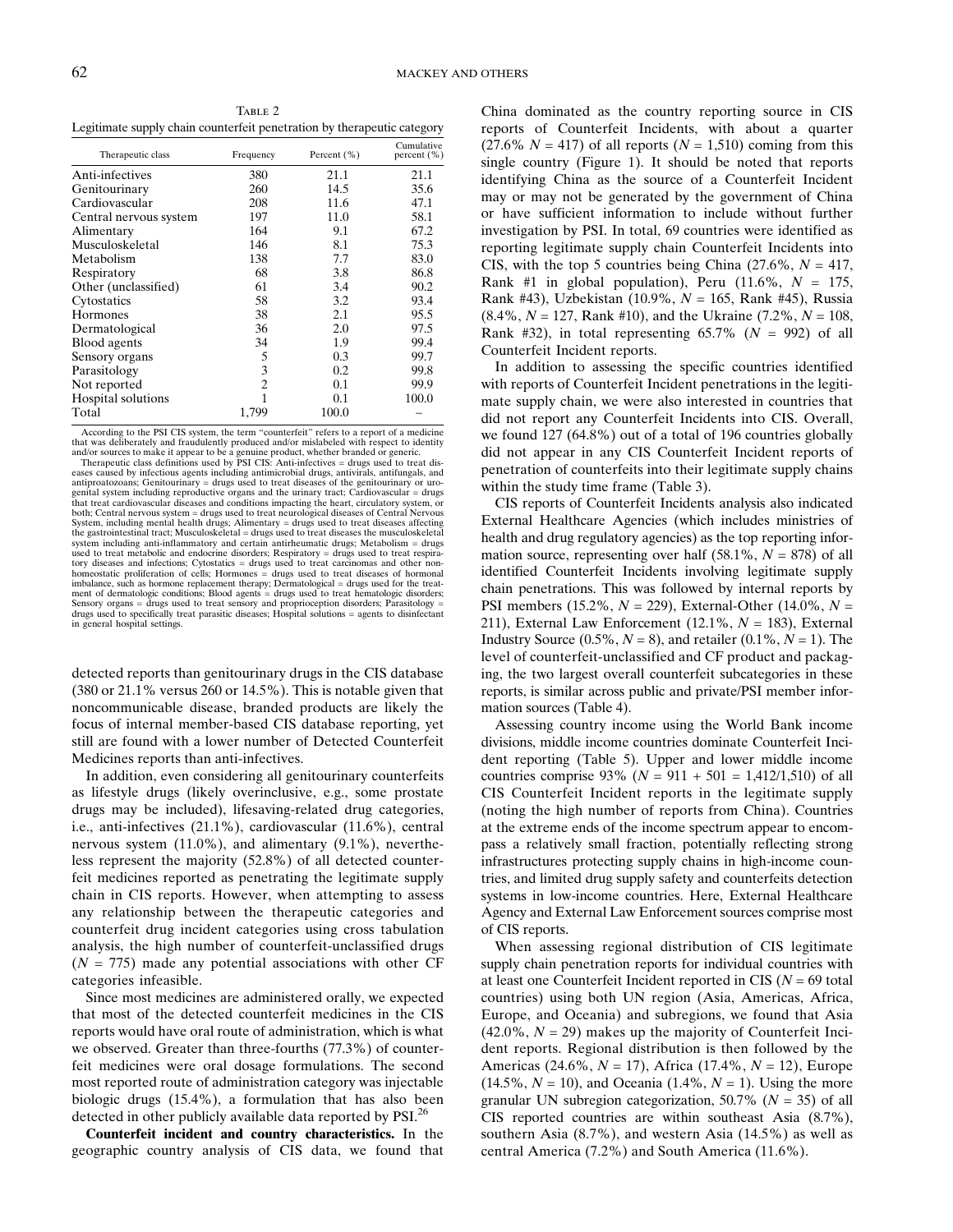

Figure 1. Global map of Counterfeit Incident System (CIS) Counterfeit Incidents by country.

TABLE 3 Countries with no CIS Counterfeit Incidents reports

|                          |                          | Countries with no City Counterfelt Incidents reports |                 |
|--------------------------|--------------------------|------------------------------------------------------|-----------------|
| Afghanistan              | <b>Equatorial Guinea</b> | Macedonia                                            | Senegal         |
| Albania                  | Eritrea                  | Madagascar                                           | Sevchelles      |
| Algeria                  | Estonia                  | Malawi                                               | Sierra Leone    |
| Andorra                  | Ethiopia                 | <b>Maldives</b>                                      | Singapore       |
| Angola                   | Fiji                     | Mali                                                 | Slovakia        |
| Antiqua and Barbuda      | Finland                  | Malta                                                | Slovenia        |
| Austria                  | France                   | Marshall Islands                                     | Solomon Islands |
| Azerbaijan               | Gabon                    | Mauritania                                           | Somalia         |
| <b>Bahamas</b>           | Gambia                   | Micronesia, Federated States of                      | South Sudan     |
| <b>Barbados</b>          | Georgia                  | Moldova                                              | Spain           |
| <b>Belarus</b>           | Grenada                  | Mongolia                                             | Sri Lanka       |
| <b>Belize</b>            | Guinea                   | Montenegro                                           | Sudan           |
| Benin                    | Guinea-Bissau            | Morocco                                              | Suriname        |
| Bhutan                   | Guyana                   | Mozambique                                           | Swaziland       |
| Botswana                 | Honduras                 | Myanmar                                              | Sweden          |
| Brunei                   | Hong Kong                | Nambia                                               | Switzerland     |
| <b>Bulgaria</b>          | Hungary                  | Nauru                                                | Syria           |
| Burundi                  | Iceland                  | New Zealand                                          | Timor-Leste     |
| Canada                   | Ireland                  | Niger                                                | Togo            |
| Cape Verde               | Italy                    | Norway                                               | Tonga           |
| Central African Republic | Jamaica                  | Oman                                                 | Tunisia         |
| Chad                     | Japan                    | Palau                                                | Turkmenistan    |
| Chile                    | Kiribati                 | Papua New Guinea                                     | Tuvalu          |
| Comoros                  | Korea (North)            | Portugal                                             | Uruguay         |
| Congo Republic           | Kosovo                   | Oatar                                                | Vanuatu         |
| Costa Rica               | Laos                     | Romania                                              | Vatican City    |
| Croatia                  | Latvia                   | Rwanda                                               | Zambia          |
| Cuba                     | Lesotho                  | <b>Saint Kitts and Nevis</b>                         | Zimbabwe        |
| Cyprus                   | Liberia                  | Saint Lucia                                          |                 |
| Czech Republic           | Libya                    | Saint Vincent and the Grenadines                     |                 |
| Denmark                  | Liechtenstein            | Samoa                                                |                 |
| Djibouti                 | Lithuania                | San Marino                                           |                 |
| Dominica                 | Luxembourg               | Sao Tome and Principe                                |                 |

Italic countries = not included in Transparency International Corruption Index (TI CPI).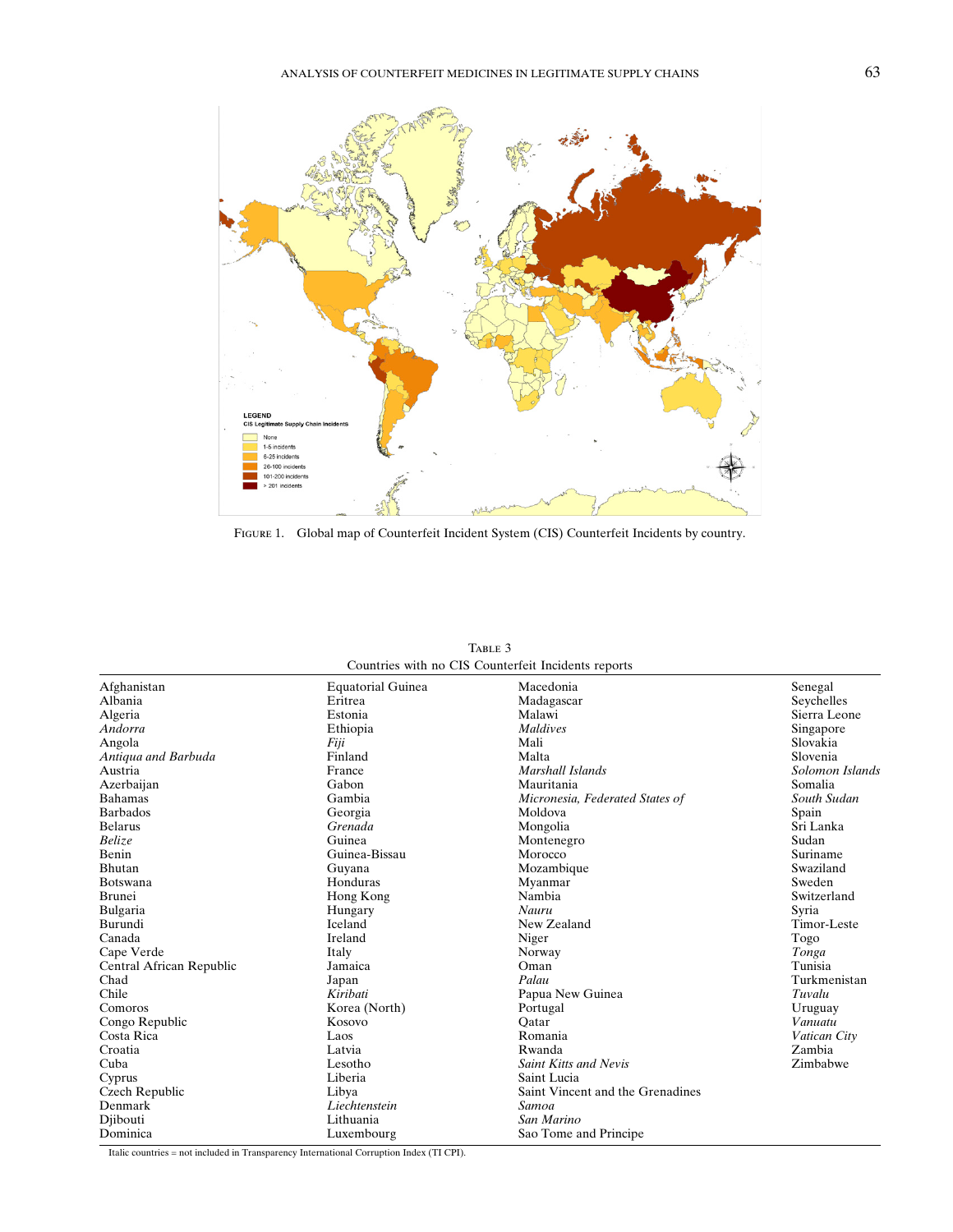TABLE 4 Cross tabulation table of counterfeit category by source of information

|                          | Source of information |                               |                             |                             |            |             |                                 |
|--------------------------|-----------------------|-------------------------------|-----------------------------|-----------------------------|------------|-------------|---------------------------------|
| CFT subcategory          | External-other        | External<br>healthcare agency | External<br>industry source | External<br>law enforcement | Internal   | Retailer    | Total (% of total<br>incidents) |
| <b>CF API</b>            | $0(0\%)$              | $4(100\%)$                    | $0(0\%)$                    | $0(0\%)$                    | $0(0\%)$   | $0(0\%)$    | $4 (< 1\%)$                     |
| CF packaging only        | $10(20\%)$            | 17 (34%)                      | $(2\%)$                     | 9(18%)                      | $13(26\%)$ | $0(0\%)$    | 50(3%)                          |
| CF product and packaging | 110 (17%)             | 373 (57%)                     | $2 (< 1\%)$                 | $81(12\%)$                  | 82 (13%)   | $1 (< 1\%)$ | 649 (43%)                       |
| CF product only          | 7 (37%)               | 7(37%)                        | 1 (5%)                      | $2(11\%)$                   | $2(11\%)$  | $0(0\%)$    | 19(1%)                          |
| CF- unclassified         | 83 (11%)              | 472 (61%)                     | $4 (< 1\%)$                 | 84 (11\%)                   | 132 (17%)  | $0(0\%)$    | 775 (51%)                       |
| Mimic product            | l (9%)                | 3(27%)                        | $0(0\%)$                    | 7 (64%)                     | 0(%)       | $0(0\%)$    | $11 (< 1\%)$                    |
| Undeclared API           | $0(0\%)$              | $2(100\%)$                    | $0(0\%)$                    | $0(0\%)$                    | $0(0\%)$   | $0(0\%)$    | $2 (< 1\%)$                     |
| Total incidents          | 211 (14%)             | 878 (58%)                     | $8 (< 1\%)$                 | 183 (12%)                   | 229(15%)   | $1 (< 1\%)$ | 1.510                           |

CF = counterfeit; CF API = counterfeit active pharmaceutical ingredient; CF packaging only = counterfeit product packaging only; CF product and packaging = counterfeit product and packaging; CF product only = counterfeit product but no assessment on packaging; CF-unclassified = product is reported as counterfeit by reporting source, but specific category not known or<br>verifiable; Mimic product = unap CF-unclassified category represents 51% of all reports and External Healthcare Agency represents 58% of total sources of PSI CIS information reporting.

We also assessed regional distribution of CIS legitimate supply chain penetrations by the six WHO geographic office regions. This includes the regional offices for Africa (AFRO), the Americas (PAHO), the eastern Mediterranean (EMRO), Europe (EURO), southeast Asia (SEARO), and the western Pacific (WPRO). Using this geographical distribution, the highest number of reports emanated from EURO  $(24.6\%, N = 17)$  and PAHO  $(21.7\%, N = 15)$  (Table 6).

Finally, we assessed the potential relationship between countries with CIS reported Counterfeit Incidents and perception of relative corruption in these countries. Using the TI CPI to determine the relative index score of countries with CIS documented penetrations of their legitimate supply chain, we found that these countries are moderately corrupt, with a mean score of 39.09 ( $N = 69$ , standard deviation 16.41, TI CPI score range 17–85). However, these scores are not weighted for number of Counterfeit Incidents in an individual country. A TI CPI score of 50 reflects a government perceived as equally corrupt/transparent; consequently, as a group, the mean score indicates moderately corrupt perceptions of these countries but with wide variation (includes countries perceived as having high levels of corruption [score of 17] to countries perceived to have a low level of corruption [score of 85]). This may indicate there is no "typical" country in terms of corruption perception that is included within CIS legitimate supply chain penetration reports.

#### DISCUSSION

To our knowledge, this is the first description and assessment of global legitimate medicine supply chain penetration by

counterfeit medicines combining public and private sources to date. It is important to note that other reports on Counterfeit Incidents are available and include national customs and crime detection work, surveys done by national and international organizations, data analysis in scientific journals, and reports such as the 2013 IOM report that also used information from CIS.<sup>1,4,5,14–16,27–29</sup> However, the results of these reports and detection systems may be limited to certain specific therapeutic classes and can be excessively delayed due to political, communication, legal, and economic reasons, as well as testing inaccuracies/delays. As further preliminary work on the subject, our findings point to directions where information and study could be beneficial to combine improvement in counterfeits knowledge globally as well as promoting global public health interventions and surveillance in this area.

Three key areas emerged from analysis of CIS reports: the need for greater consistency, standardization, and robust data collection for analysis; enhanced surveillance and reporting by countries identified as not reporting into CIS, and the need to increase diversity and participation by important reporting sources in the CIS for legitimate supply chain penetration incidents. For example, certain countries with high frequency of CIS legitimate supply chain Counterfeit Incident reports may have active inspection regimes and/or better public sector reporting compared with other countries where incidents were not detected. This inhibits generalization and policy decisions based on CIS data and points to the need for more prompt multistakeholder reporting that can lead to proactive and remedial action.

Improvements to CIS and other counterfeit surveillance methods should specifically include further development and

|                                                                                    |  | TABLE 5 |  |  |
|------------------------------------------------------------------------------------|--|---------|--|--|
| Cross tabulation table of World Bank Country Income Group by source of information |  |         |  |  |

|                                                   | Source of information |                                    |                                   |                                   |                                  |                                     |                                 |
|---------------------------------------------------|-----------------------|------------------------------------|-----------------------------------|-----------------------------------|----------------------------------|-------------------------------------|---------------------------------|
| Country income group                              | External-other        | External<br>healthcare agency      | External<br>industry source       | External<br>law enforcement       | Internal                         | Retailer                            | Total (% of total<br>Incidents) |
| Upper middle income<br>Lower middle income        | 154 (17%)<br>42(8%)   | 532 (58%)<br>318 (63%)             | $4 (< 1\%)$<br>$3 (< 1\%)$        | 121(%)<br>35(7%)                  | $100(13\%)$<br>$102(20\%)$       | $0(0\%)$<br>$1 (< 1\%)$             | $911(60\%)$<br>501 (33%)        |
| Low income                                        | 5(13%)                | $16(42\%)$                         | $0(0\%)$                          | $8(21\%)$                         | 9(24%)                           | $0(0\%)$                            | 38 (3%)                         |
| High income<br>WB unclassified<br>Total incidents | 9(25%)<br>$(4\%)$     | 12(33%)<br>$0(0\%)$<br>$211(14\%)$ | 1 (3%)<br>$0(0\%)$<br>$8 (< 1\%)$ | 9(25%)<br>$10(42\%)$<br>183 (12%) | 5(14%)<br>$13(54\%)$<br>229(15%) | $0(0\%)$<br>$0(0\%)$<br>$1 (< 1\%)$ | 36(2%)<br>24(2%)<br>1.510       |
|                                                   |                       |                                    |                                   |                                   |                                  |                                     |                                 |

World Bank Income groups are classified according to 2012 Gross National Income (GNI) per capita, calculated using the World Bank Atlas Method (see: http://data.worldbank.org/about/ country-classifications).

High income = \$12,616 or more; Upper-middle income = \$4,086-\$12,615; Lower-middle income = \$1,036-\$4,085; Low income = \$1,035 or less; WB unclassified = these are countries that are identified in PSI CIS but are not includ

Upper-middle-income category represents 60% of all reports and External Healthcare Agency represents 58% of total sources of PSI CIS information reporting.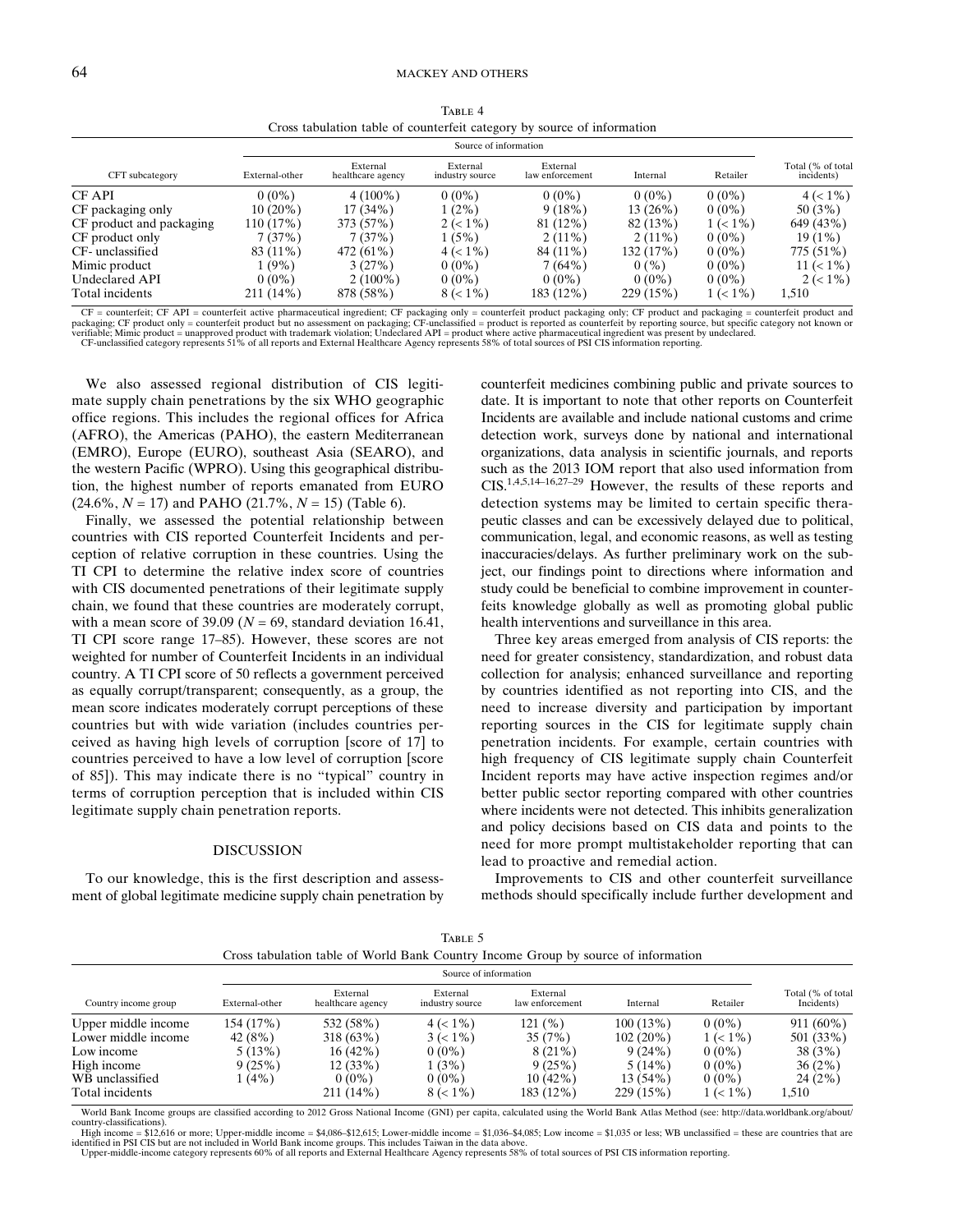TABLE 6 WHO regional groups by number of CIS countries with reports

|                              | Frequency | Percent $(\% )$ | Cumulative<br>percent $(\% )$ |
|------------------------------|-----------|-----------------|-------------------------------|
| AFRO (Africa)                | 11        | 15.9            | 15.9                          |
| PAHO (Americas)              | 15        | 21.7            | 37.7                          |
| EMRO (eastern Mediterranean) | 10        | 14.5            | 52.2                          |
| EURO (Europe)                | 17        | 24.6            | 76.8                          |
| SEARO (southeast Asia)       | 8         | 11.6            | 88.4                          |
| WPRO (western Pacific)*      | 8         | 11.6            | 100.0                         |
| Total                        | 69        | 100.0           |                               |

CIS = Counterfeit Incident System; WHO = World Health Organization. Source: A list of the countries included in each WHO region is available at: http://www .who.int/about/regions/en/.

\*Includes Taiwan though the WHO does not officially recognize Taiwan as a member state.

coordination of a "single point of contact" system composed of relevant country authorities that will be responsible and accountable for conducting surveillance and reporting Counterfeit Incidents to a central global system. Specific to CIS, better and normalized data regarding the verified quantity of detected counterfeit medicines and details on the level/ location of detected supply chain penetrations may provide more robust information, but have their own challenges in ensuring accurate reporting based on information collected from the field. Hence, we believe future efforts should focus on cooperative harmonization to expand the diversity, sources, number, and quality of reports to improve data collection across all areas.

Taking lessons from aviation (such as the U.S. Aviation Safety Reporting System or "NASA program") and medical patient safety reporting, using simple, secure online forms with limited and standardized categories, several specific reporting forms (e.g., aviation pilot, air traffic controller, mechanical, cabin crew), drop-down responses, checkboxes, and a single field for open narrative, may be a useful foundation.<sup>30,31</sup> Because forms are anonymized by a third-party contractor when necessary or desired before analysis and are accompanied by legal protections, reporting from a wide range of stakeholders is promoted. This would be essential in the complex system of health-care privacy and security associated with detection of counterfeit medicines in the controlled supply chain.

Specifically, the basic principles that underpin the CIS provide a possible foundational model for the development of a global SSFFC surveillance system that includes efforts by WHO to implement a new open web-based system for reporting cases of counterfeit, falsified and/or substandard medicines.32 CIS characteristics include independent validation of open and closed data sources; sourcing of reports from multiple stakeholders; use of specific fields for type of incident, geographic location, and product information; and the use of follow-up reports to update incidents as investigations unfold. Crucial to bringing the benefits of this approach to sustained global efforts will be harmonizing definitions and reporting fields, establishing cooperative public–private approaches to shared reporting responsibilities, and stakeholders committing to an appropriate level of transparency and public reporting of data to inform all impacted partners. Transparency that does not compromise law enforcement efforts is important to improve public awareness of the issue, disseminate important information on the inherent risk characteristics of the counterfeit medicines trade to promote prevention, and shared capacity building for prompt detection and remedial action.

In addition, we believe enhancements to the existing CIS could also improve robust data and analysis of Counterfeit Incidents in the legitimate supply chain. Some suggestions include

- 1. PSI creating a harmonized reporting form and secured online entry portal with PSI members allowing for necessary editing and updating of the record as information is validated.
- 2. Identifying other stakeholders (e.g., customs; drug regulatory authorities; nonmembers) and collaborating to create tailored forms based on the PSI member harmonized reporting form.
- 3. Pilot test the program by region (e.g., 1–3 UN subregions with cooperating group of diverse stakeholders).
- 4. Determine lessons learned and improvements for global implementation, with potential tailoring by UN region and subregion.
- 5. Revisit reporting structure annually or biannually with stakeholders for review.

Such an approach would provide greater consistency and statistical power for data analysis, broaden reporting by countries and other stakeholders, and create a more representative sample that would provide a greater potential for statistical assessment and identifying macro and micro trends to better promote patient safety and shared global pharmaceutical security. It could also serve to establish a diverse, robust, and multistakeholder public–private partnership source of counterfeit medicines information that would be more amenable to discussions for improving global health governance for counterfeit medicines that are ongoing within the international community.1,2,4,6,33

We also believe identification of specific public health– sensitive counterfeit drug categories for policymaking attention and priority setting should be used. For example, the public health consequences associated with counterfeit vaccines should be a priority in counterfeit drug surveillance.<sup>34,35</sup> Other drugs at potential high risk for counterfeiting, including drugs subject to critical manufacturing shortages and narrow therapeutic index drugs that require precise manufacturing to be effective, emphasize the need for this concept.<sup>36–39</sup> Collecting robust data on key, agreed on priority specific categories may be beneficial for these risk-based approaches and result in a shift in policy focus on the basis of specific, actionable information from the field.

It should also be noted that middle-income countries are critical in focusing efforts to promote global drug safety. Although better data are clearly necessary, according to a variety of measures—economic, geographic, and third-party Counterfeit Incident reporting—Middle Income countries appear to have the potential for greater counterfeit medicines production and penetration in their legitimate supply chain.<sup> $1,40-42$ </sup> As many of these countries are emerging markets, they are increasingly both consumer and producer countries of both legitimate and illicit forms of medications; however, their domestic consumption and production of medicines may be outpacing their regulatory maturation.<sup>43,44</sup> Weaknesses in these Middle Income countries with regard to counterfeit manufacture and export impacts global patient safety because of both the legitimate pharmaceutical trade and potential for production of counterfeits for the illicit unregulated supply chain such as the Internet. $45$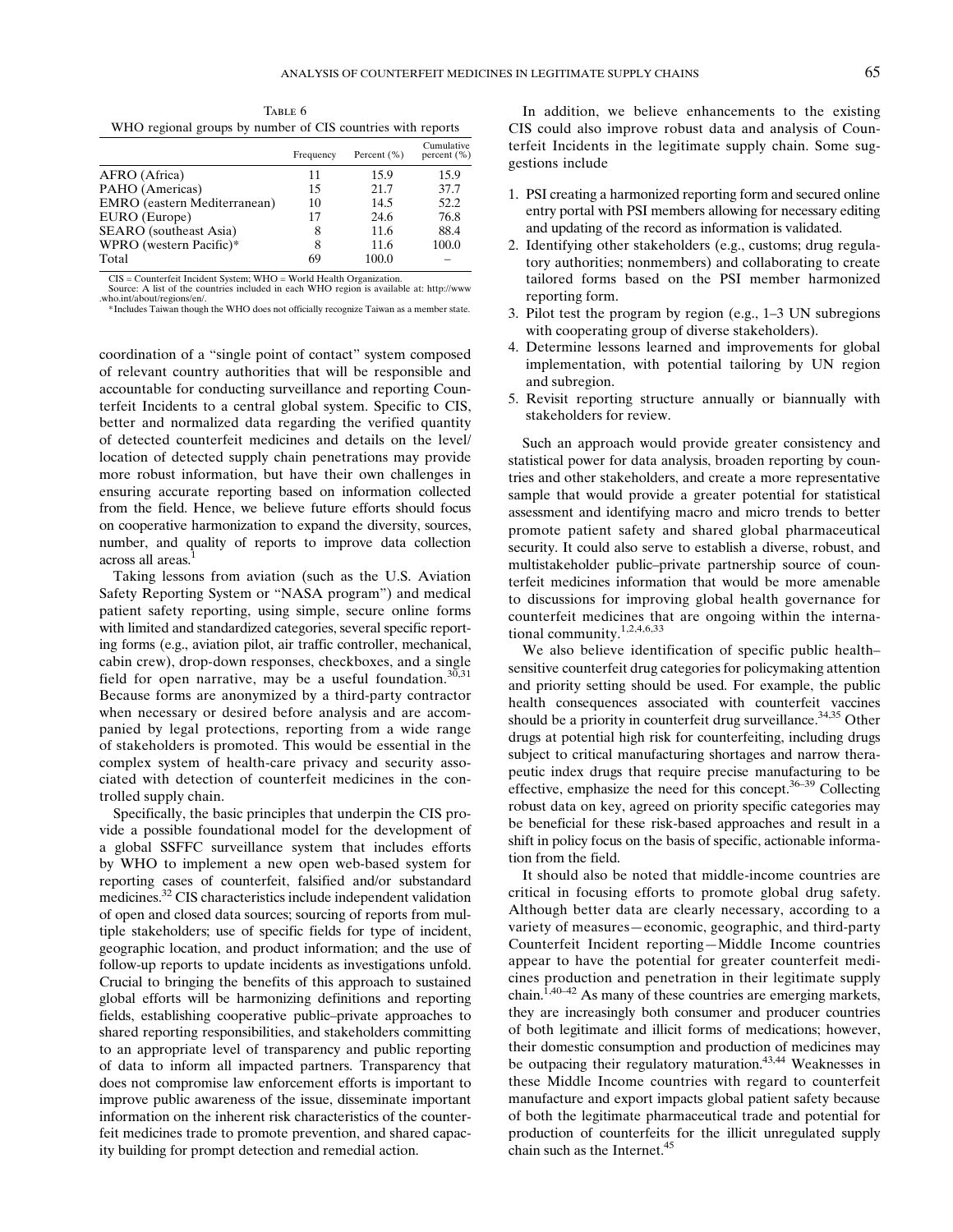A policy focused on Middle Income countries as the beginning of a broader multistakeholder global health governance scheme could be explored. This could include cooperation between regulatory authorities, law enforcement, customs, PSI member companies, nonmember companies, academic institutions, and other stakeholders for development of a "graded best practices" set of guidelines supporting ongoing training, capacity building, technical assistance, data sharing, and partnership tailored for appropriate country development level similar to the framework established by the WHO's Good Governance for Medicines Program.<sup>33</sup> This process could include

- 1. Creating a Best Practices Regulatory Guide for development of a counterfeit medicines public–private partnership model that engages stakeholders from health-related government agencies, manufacturers, customs and law enforcement, researchers, and civil society, focusing on development of regulatory infrastructure, surveillance, detection technology, and education focused on global patient safety starting with 1–2 cooperative middle-income countries.
- 2. Using PSI member expertise, developing graded best practices infrastructure guideline for improving pharmaceutical security and governance using income/development categories for use by regulatory, public health, and law enforcement agencies.
- 3. Providing technical assistance on possibility of vulnerabilities to pharmaceutical supply chain infrastructures, with recommended necessary components for each (e.g., lower middle income country may require information on creating a drug regulatory authority; high middle income country may require assistance on developing and implementing "track-and-trace" systems/policies that have the ability to electronically track a medicine through the supply chain and ensure its authenticity and pedigree).
- 4. Ensuring that reporting information in harmonized fashion is used as part of Best Practices Regulatory Guide.
- 5. Establishing an annual meeting for discussion, iteration, improvement, and expansion to other Middle Income markets, and subsequent development of additional tailored guidelines.

Using this approach, standardized, empirically informed and context-driven strategies can be created that can result in better infrastructures that can drive increased reporting and patient safety protections against counterfeit medicines in these potentially higher risk/higher vulnerability settings.

#### LIMITATIONS

Our study has certain limitations. Authors Tim K. Mackey and Bryan A. Liang were only provided access to CIS data specific to counterfeit medicines/incidents detected in the legitimate supply chain. Hence, we were unable to make broader comparisons to data describing all counterfeit medicine incidents (including legitimate and illegal supply chains) detected in CIS. In addition, the majority of Detected Counterfeit Medicines in the sample were classified as "Counterfeit-Unclassified" indicating that though the product is reported to be counterfeit, the specific category is not known or verifiable. The high frequency of this unverified category makes it difficult to generalize any information regarding the makeup of the types of counterfeit categories detected in the legitimate supply chain. Analysis of information is also limited by oversampling of Counterfeit Incidents from a few countries, primarily China, which comprised 27.6% of the entire data set. Further complicating analysis are the 64.8% of all global jurisdictions failing to report any Counterfeit Incidents to CIS. Hence, the dominance of the unclassified/unverified counterfeit category in Detected Counterfeit Medicines and high frequency of certain countries in Counterfeit Incident reporting has the potential to skew any potential analysis and conclusions (including counterfeit category, therapeutic class, and source of information) regarding the characteristics of global counterfeit penetrations into the legitimate supply chain. We believe this reifies the need to adopt global governance and surveillance approaches to target strategies against counterfeits in the legitimate medicine supply chain.

## **CONCLUSION**

In some regions of the world, the trafficking of counterfeit medicines are crimes of opportunism, and in others, a part of a complex and organized global criminal enterprise.<sup>46,47</sup> Effectively addressing it must combine both law enforcement and public health perspectives as well as public and private resources, for no single entity can accomplish this goal alone. As the Organisation for Economic Co-operation and Development (OECD) has noted, governments, business, and other interested stakeholders must continue to collect and assess information essential to effectively fight counterfeiting, and better information is crucial for substantive analyses to be carried out, and informed and effective policies to be put into place.48 We echo the OECD in calling for more cooperation as a basis for substantive action, and see the issue as one driven by the central goal of a safe global medicine supply chain. Parties with an interest in this goal must coalesce to ensure safe, effective medicines that are accessible to global populations and never compromised in the global health delivery system by supporting the development and investment in a robust and harmonized multistakeholder global counterfeit medicines surveillance system.

Received June 24, 2014. Accepted for publication August 28, 2014. Published online April 20, 2015.

Acknowledgments: Tim K. Mackey was supported for this research through the Partnership for Safe Medicines 2011–2013 Carl L. Alsberg MD Fellowship and greatly acknowledges this support. We thank the support of International Federation of Pharmaceutical Manufacturers and Associations and the Pharmaceutical Security Institute for this study, and comments and insights from a preliminary presentation by Dr. Liang of this material at the PSI Meeting at Europol, April 25, 2013, Den Hague, The Netherlands. We also thank Raphael Cuomo, research associate with the Global Health Policy Institute, for his help in preparing the manuscript.

Authors' addresses: Tim K. Mackey, Global Health Policy Institute, La Jolla, CA, E-mail: tmackey@ucsd.edu. Bryan A. Liang, Department of Anesthesiology, University of California, San Diego School of Medicine, San Diego, CA, E-mail: baliang@alum.mit.edu. Peter York and Thomas Kubic, Pharmaceutical Security Institute, Vienna, VA, E-mails: pyork@psi-inc.org and tkubic@psi-inc.org.

This is an open-access article distributed under the terms of the [Creative Commons Attribution License](http://creativecommons.org/licenses/by/4.0/), which permits unrestricted use, distribution, and reproduction in any medium, provided the original author and source are credited.